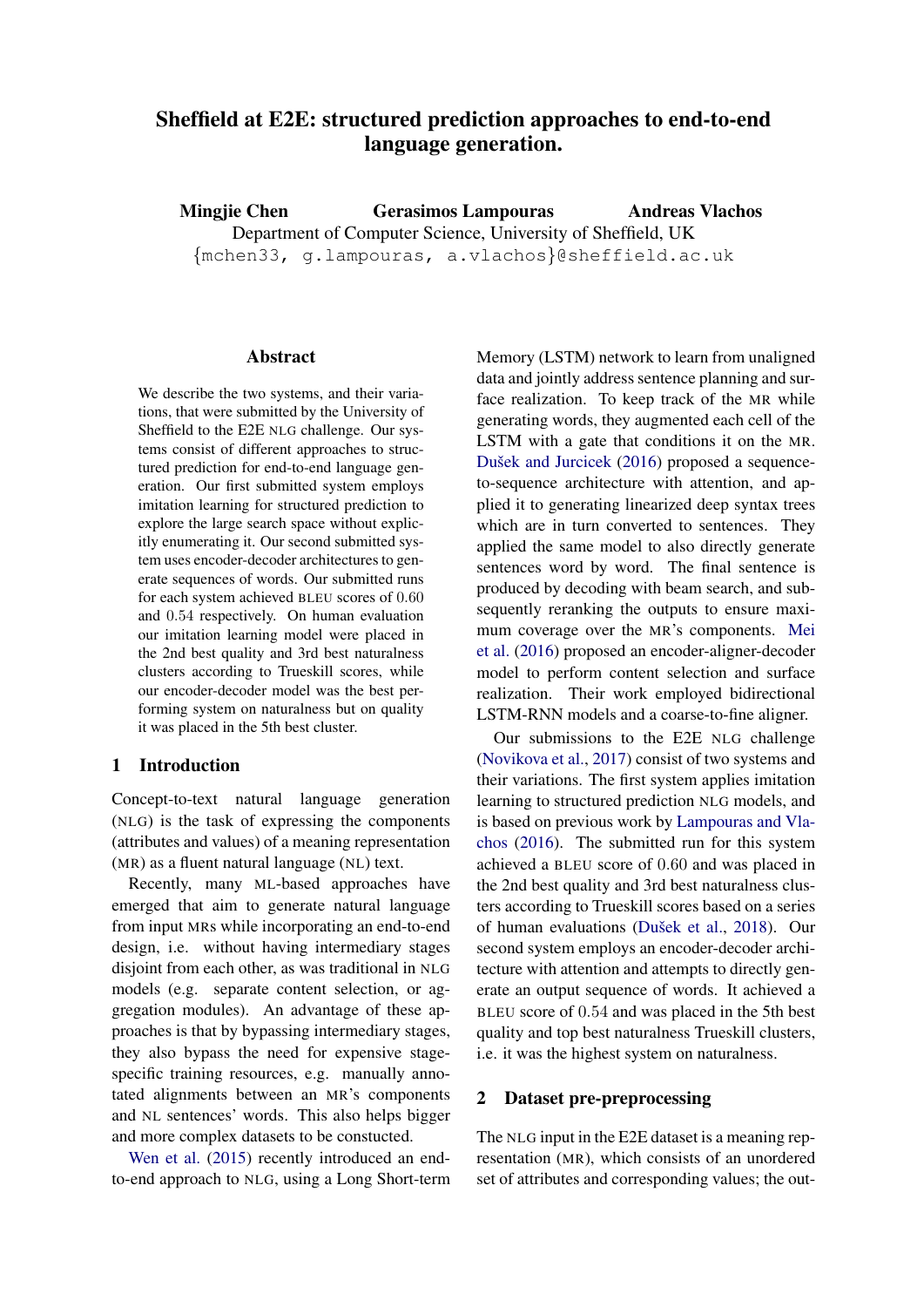<span id="page-1-0"></span>

| name = "Midsummer House"<br>$food = Italian$<br>$priceRange = high$<br>$cutomer$ rating = average<br>$near = All Bar One$                             |  |  |  |
|-------------------------------------------------------------------------------------------------------------------------------------------------------|--|--|--|
| Reference:<br>There is an Italian place, Midsummer House, situated near<br>All Bar One with average customer rating and high pricing.                 |  |  |  |
| Reference with replaced verbatim values:<br>There is an Italian place, X-name, situated near<br>X-near with average customer rating and high pricing. |  |  |  |

Figure 1: Sample MR and corresponding NL reference from the E2E dataset.

put is a NL sentence, and the dataset provides multiple possible NL references per MR. Given that there is at least one available NL reference in the dataset that fully expresses all the available attributes in the corresponding MR, we aim to fluently express all available attributes and values in our models' output. Figure [1](#page-1-0) shows a sample from the E2E dataset [\(Novikova et al.,](#page-5-2) [2017\)](#page-5-2).

Each attribute has a single value, and each attribute corresponds to a specific value data type, e.g. familyFriendly takes boolean values, and food takes values from a closed set dictionary of different food types. The attributes name and near are the only ones that may take any string value, but their values are guaranteed to appear verbatim in the NL reference. To minimize noise in the training signal, we preprocess all MR-NL pairs and replace the values of name and near with variables ("X-") in the MRs and NLs (see Figure [1\)](#page-1-0).

# 3 Imitation learning system

This section describes the first system and its variations (namely LOLS-NLG) we submitted to the E2E challenge. LOLS-NLG employ imitation learning to train structured prediction NLG models, and is based on previous work by [Lampouras](#page-5-3) [and Vlachos](#page-5-3) [\(2016\)](#page-5-3). In this paper, we will briefly describe the system, focusing on adjustments pertaining to this task, but we refer the reader to the original article for a more detailed overview.

To begin, we formulate the generation of a NL sentence from a MR as a sequence of two types of actions, content prediction actions  $a_c$  and word prediction actions  $a_w$  (see Figure [2\)](#page-2-0). To generate an NL sentence, each content prediction action selects which attribute  $c$  (and corresponding value) should be expressed next, in effect ordering the set of available attributes in the MR. Once the content prediction action sequence is completed, for each selected attribute c, we generate a sequence

of words chosen from its corresponding dictionary  $D<sub>c</sub>$ . This dictionary consists of all the words that we have observed to co-occur with attribute  $c$  in the training data. From the action sequence produced, it is straightforward to derive the final sentence by keeping the word prediction actions; the content prediction actions are discarded.

The aforementioned content and word actions are generated from trained classifiers; we use adaptive regularization of weight vectors (AROW) classifiers [\(Crammer et al.,](#page-4-2) [2013\)](#page-4-2). To train them we employ the imitation learning Locally Optimal Learning to Search (LOLS) framework [\(Chang](#page-4-3) [et al.,](#page-4-3) [2015\)](#page-4-3). LOLS explores the search space of possible action sequences by considering alternative action trajectories at each time-step, while avoiding explicitly enumerating all possible trajectories. Additionally, imitation learning allows us to train classifiers using non-decomposable loss functions (e.g. BLEU in the case of NLG) by requiring only evaluation of the complete output NL sentence instead of distinct content or word actions.

## 3.1 Expert policy

During training, an expert policy (also referred to as dynamic oracle) is required to determine which content or word action would be optimal given the current state of generation (i.e. which words have been predicted already) and the gold standard NL references corresponding to that instance's MR.

If a word action is to be predicted by the expert policy we locate the word that makes the sequence (ignoring content actions) best match (i.e. minimize the loss function to) the NL reference. To determine an optimal content action, the expert policy needs to determine their order in the NL reference. To estimate this, we match the attribute values with unaligned word n-grams in the reference, based on their Levenshtein distance. Specifically, for boolean attributes, we match the attribute name (e.g. family friendly=yes to "it is a family restaurant") instead of the value.

As the loss function for training, we use the harmonic mean of BLEU-4, ROUGE-4 and  $ERR(\%)$ .  $ERR(\%)$  tries to estimate how many attribute values in the MR are not expressed in the NL generated sentence; it considers the word actions exclusively. Content actions, which are ignored by the loss function as they are not part of the sentence, are evaluated based on their impact on word actions that follow.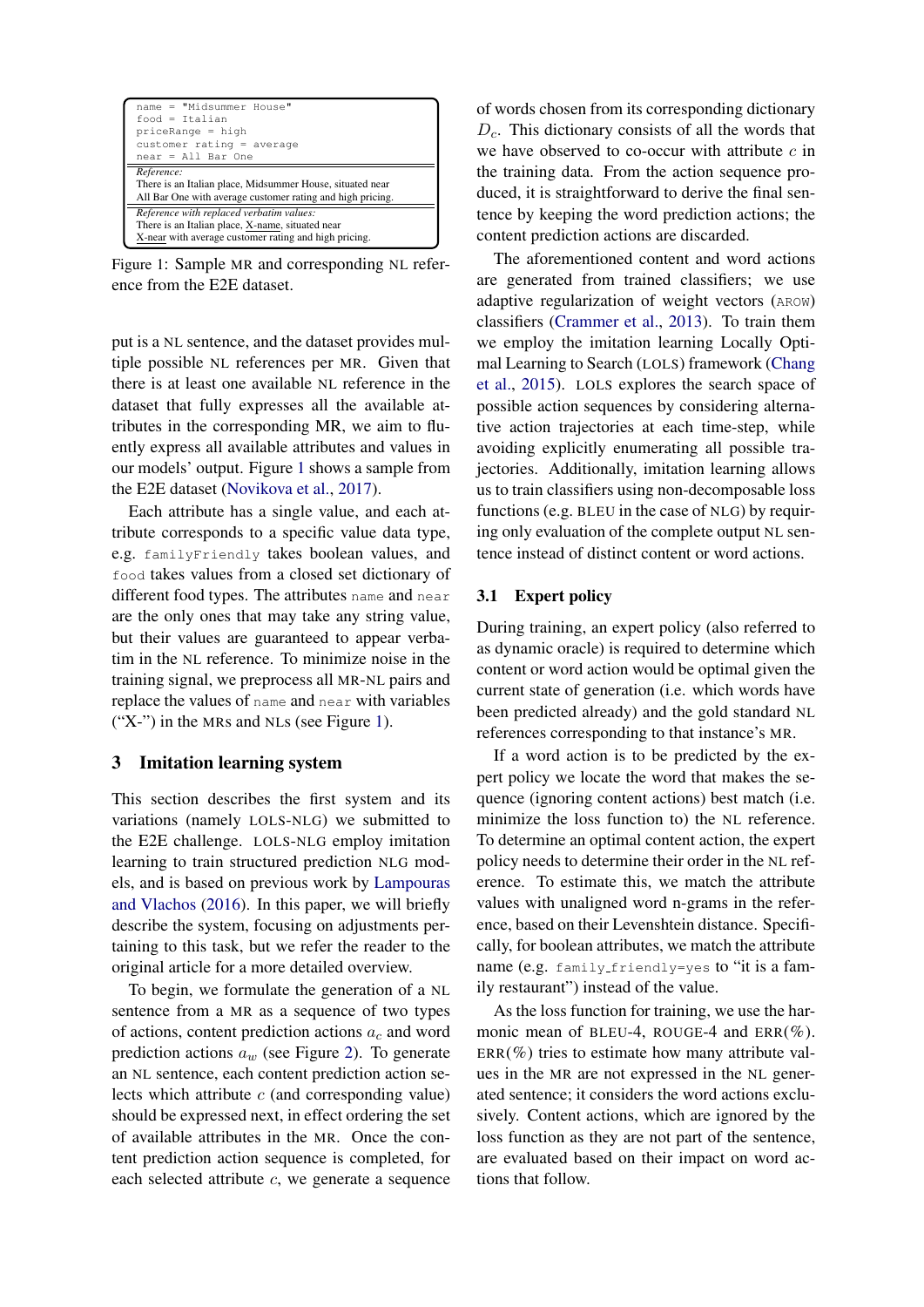<span id="page-2-0"></span>

Figure 2: Example of the NLG process with content and word prediction action sequences.

#### <span id="page-2-1"></span>3.2 Reducing the action space

Each MR in the E2E dataset has multiple references, which while beneficial since they capture lexical variation for the same meaning, also pose a challenge to model learning as they provide additional, and possibly infrequent, actions and ambiguous training signal. We experimented with reducing the available NL references per MR during training, to a single sentence, with the goal of reducing model complexity and training times. This limits the lexical variety of the output, but we do not consider variety as a goal of the model. Under this configuration, for each MR we only kept the reference whose words had the highest average frequency in the training set, among all available.

To further reduce the computational complexity introduced by the number of word actions in the E2E dataset, we modified LOLS to use targeted exploration [\(Goodman et al.,](#page-4-4) [2016\)](#page-4-4) during training. This reduces the number of alternative action trajectories that LOLS explores during training, to those considered optimal by the expert policy, and the ones that are highly scored by the classifier.

#### 4 Encoder-decoder systems

In this section, we describe the second system, and variations, (namely ENC-DEC-NLG) that we submitted to the E2E challenge. ENC-DEC-NLG use encoder-decoder architectures to generate an output sequence of words, given a particular input MR. In contrast to LOLS-NLG, ENC-DEC-NLG only generates words and no content actions. We present two variations of this system, one based on an LSTM2LSTM architecture and another based on a CNN2LSTM architecture.

#### 4.1 LSTM2LSTM architecture

The first variation of our ENC-DEC-NLG system, employs Long Short-term Memory (LSTM) recurrent networks [\(Hochreiter and Schmidhuber,](#page-5-4) [1997\)](#page-5-4) for both its encoder and decoder, with

an added attention mechanism [\(Bahdanau et al.,](#page-4-5) [2014\)](#page-4-5) over the input sequence. The architecture we employ is similar to the one used by Dušek [and Jurcicek](#page-4-0) [\(2016\)](#page-4-0), with the exception that this system does not perform any reranking on the outputs of the beam search after decoding.

We start by converting the input MR into a sequence of attributes  $(a_i)$  and corresponding values  $(v_i): x = \{a_1, v_1, ..., a_n, v_n\}.$  We ensure that the order and position in the input sequence remains consistent. For training we use the Adam [\(Kingma](#page-5-5) [and Ba,](#page-5-5) [2014\)](#page-5-5) optimizer while employing cross entropy to calculate the loss. To obtain the final sentence we use beam search (with a beam size of 3) over the decoder's output (softmax) layer.

#### 4.2 CNN2LSTM architecture

As discussed in the previous section, in the LSTM2LSTM architecture, we ensure a consistent order on how the attributes and values of the MR are input in the encoder. However, this may bias the model towards a particular attribute order in the output sentence. To minimize this bias, we also experiment with a second variation on our ENC-DEC-NLG system, where the input sequence  $x = \{a_1, v_1, \ldots, a_n, v_n\}$  is encoded with a convolutional neural network (CNN) [\(Lecun et al.,](#page-5-6) [1998\)](#page-5-6), instead of an LSTM encoder.

The CNN encoder is defined as follows:

$$
h = conv2d(x_i) \tag{1}
$$

$$
e = maxpooling\left(relu\left(h+b\right)\right) \tag{2}
$$

where  $x_i$  is the *i*-th component of the input sequence (it may correspond to an attribute or value),  $b$  is a bias, and  $e$  is the CNN encoder's output.

In our CNN2LSTM variant, we introduce a hierarchical attention network to the LSTM decoder, described by the following equations, and partly inspired by the work of [Yang et al.](#page-5-7) [\(2016\)](#page-5-7). As described by the equations, the attention considers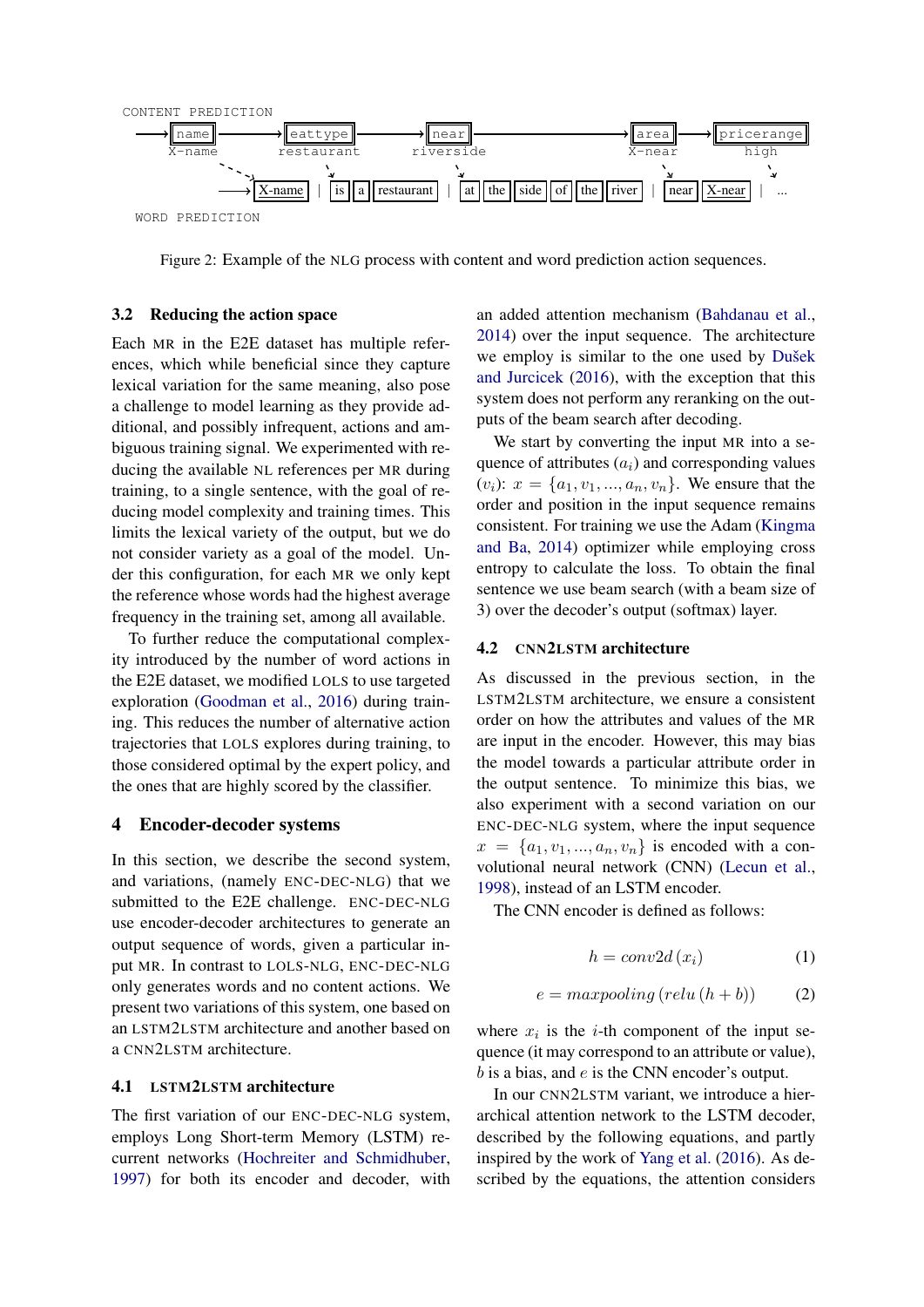both the encoder's input and output, due to the latter's convolutional nature [\(Gehring et al.,](#page-4-6) [2017\)](#page-4-6).

$$
a_i = \sum_j \left( v_i \cdot \left( h_t + conv2d(x_i) \right) \right) \tag{3}
$$

$$
z_{t,i} = a_i \cdot x_i \tag{4}
$$

$$
z_t = concat\left(z_{t,0} \dots z_{t,|x|}\right) \tag{5}
$$

where  $a_i$  are weights calculated by the current hidden state  $h_t$  and the convolutional output, and  $v_i$ are the latent variables. The output of the attention model is the concatenation of the  $z_{t,i}$  vectors.

Furthermore, an additional memory cell is used in an attempt to track how attention over the input should change throughout the generation. The attention memory cell is initialized randomly, and is updated at each time-step according to the current attention vector  $z_i$  and weights  $w_1$  and  $w_2$ .

$$
c_t = \tanh(w_1 \cdot c_{t-1} + w_2 \cdot z_t) \tag{6}
$$

Finally, at each time-step, the decoder's output layer considers the hidden state  $h_t$ , attention  $z_t$ , and attention memory cell  $c_t$ , to estimate the probability distribution over all possible words.

$$
o = softmax(tanh(W \cdot (c_t + h_t + z_t) + b))
$$
\n<sup>(7)</sup>

We should note that the CNN2LSTM model does not use beam search during decoding.

## 5 Experiments and results

We examined a number of different configurations in our experiments; the BLEU score results from the development set are presented in Table [1.](#page-3-0) For the LOLS-NLG model we tried configurations that use all available NL references per MR during training (*multi*) or instead use only one (*single*) reference as detailed in section [3.2.](#page-2-1) The parameter e denotes the number of epochs imitation learning was allowed to run over the training data;  $e = 0$  effectively means that no imitation learning was applied to the classifiers. We observe that imitation learning had a consistent but small effect on the results. The differences between *multi* and *single* configurations were also small but we argue that the *single* configuration allows further training of the models (e.g. additional imitation learning epochs) to be computationally feasible.

The automatic results of the two ENC-DEC-NLG system variations, LSTM2LSTM and CNN2LSTM,

are also included in Table [1.](#page-3-0) They seem to outperform the LOLS-NLG variations, but again the differences are not significant. The ENC-DEC-NLG systems always used all available references, and were not examined under the *single* configuration.

<span id="page-3-0"></span>

| System configuration  | <b>BLEU</b> |
|-----------------------|-------------|
| LOLS $(multi, e=0)$   | 0.68        |
| LOLS $(multi, e=2)$   | 0.71        |
| LOLS (single, $e=0$ ) | 0.68        |
| LOLS (single, $e=3$ ) | 0.70        |
| LSTM2LSTM             | 0.71        |
| CNN2LSTM              | 0.72        |

Table 1: Automatic evaluation on development set.

A small-scale internal human evaluation was conducted to assess the comparative performance of the LOLS-NLG (*multi*, e=2), LSTM2LSTM, and CNN2LSTM systems. We also included the output of the E2E NLG challenge's baseline model TGen (Dušek and Jurcicek,  $2016$ ) to this comparison.

We examined generated sentences from all aforementioned systems for a subset of 60 randomly selected MRs of the development set. Each generated sentence was examined independently of the other systems' output, and scored in terms of naturalness (i.e. how grammatical and fluent the text is) and informativeness (i.e. does the text express all the information in the MR); a Likert scale from 1 to 6 was used. The results are shown in Table [2](#page-3-1) and we can observe that the ENC-DEC models tend to be more fluent, but the LOLS-NLG model expresses all available information. However, we would like to stress that this evaluation provides only an indication of comparative quality, as the examined subset was small, and the observed differences were not significant.

<span id="page-3-1"></span>

| System              | Informative | Natural |
|---------------------|-------------|---------|
| TGen                | 4.87        | 4.87    |
| LOLS $(multi, e=2)$ | 4.97        | 4.72    |
| LSTM2LSTM           | 4.77        | 4.79    |
| CNN2LSTM            | 4.61        | 4.82    |

Table 2: Human evaluation on development set.

Tables [3](#page-4-7) and [4](#page-4-8) detail the automatic and human evaluation scores achieved by our submitted runs on the challenge's test data, as they are reported by Dušek et al. [\(2018\)](#page-4-1). The automatic metric results suggest that the LOLS-NLG variations perform bet-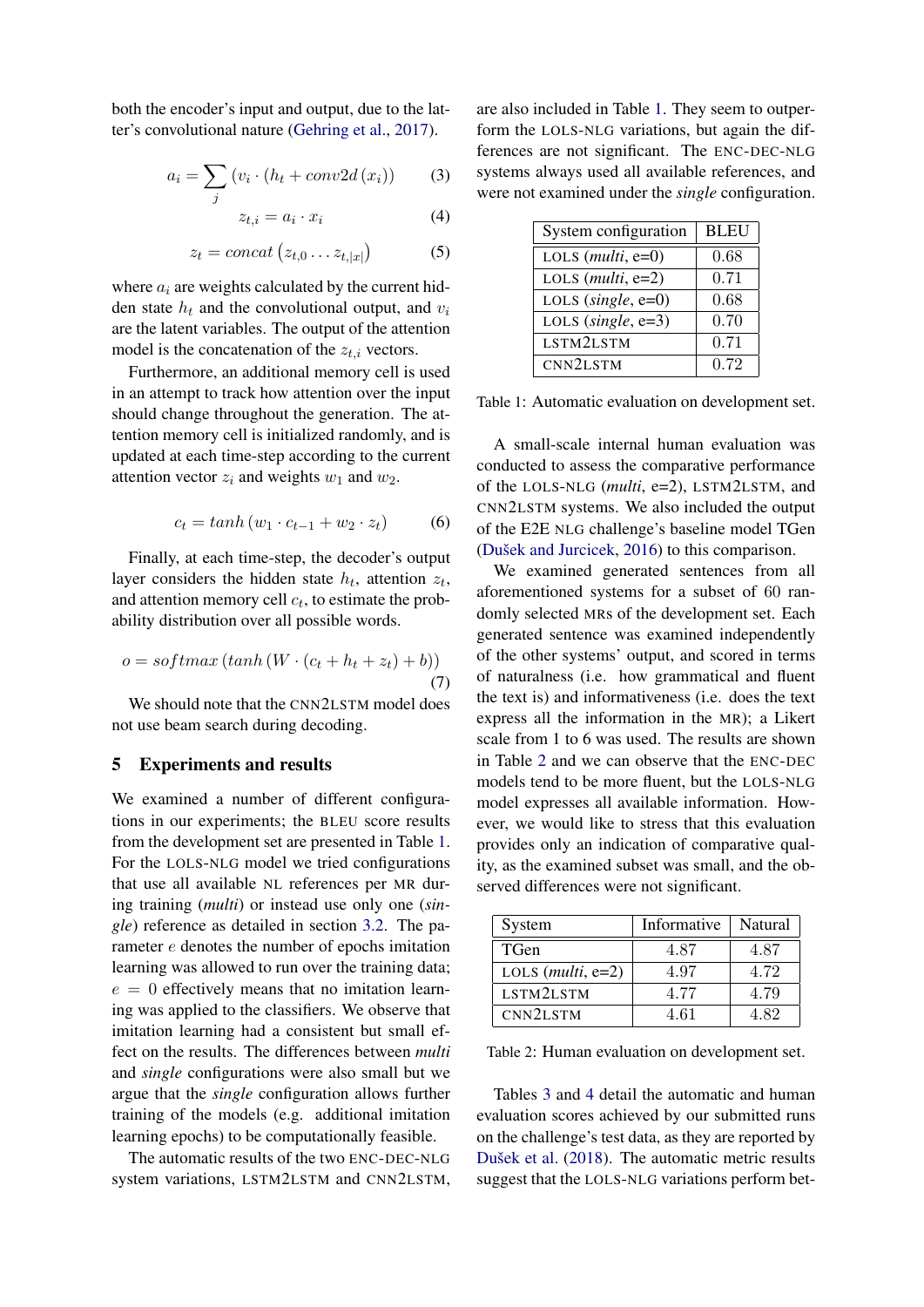<span id="page-4-7"></span>

| System configuration  | <b>BLEU</b> | <b>NIST</b> | <b>METEOR</b> | <b>ROUGE_L</b> | CIDEr  |
|-----------------------|-------------|-------------|---------------|----------------|--------|
| LOLS $(multi, e=2)$   | 0.6015      | 8.3075      | 0.4405        | 0.6778         | 2.1775 |
| LOLS $(multi, e=0)$   | 0.6233      | 8.1751      | 0.4378        | 0.6887         | 2.284  |
| LOLS (single, $e=0$ ) | 0.569       | 8.0382      | 0.4202        | 0.6348         | 2.0956 |
| LOLS (single, $e=3$ ) | 0.5799      | 7.9163      | 0.431         | 0.667          | 2.0691 |
| LSTM2LSTM             | 0.5436      | 5.7462      | 0.3561        | 0.6152         | 1.413  |
| CNN2LSTM              | 0.5356      | 7.8373      | 0.3831        | 0.5513         | 1.582  |

Table 3: Automatic evaluation on test set.

<span id="page-4-8"></span>

|                         | Quality   |         | <b>Naturalness</b>  |  |
|-------------------------|-----------|---------|---------------------|--|
| System configuration    | Trueskill | Cluster | Trueskill   Cluster |  |
| LOLS (multiRef, $e=2$ ) | $-0.012$  |         | $-0.077$            |  |
| LSTM2LSTM               | $-0.457$  |         | 0.211               |  |

Table 4: Human evaluation on test set.

ter than the ENC-DEC-NLG variations, and that the *multi* configuration performs better than the *single*. The effect of imitation learning is less pronounced than what was observed in the development data.

As pertains the human evaluation of the submitted runs (Table [4\)](#page-4-8), again LSTM2LSTM outperforms LOLS-NLG in terms of fluency, but suffers in terms of quality. Naturalness here is defined in the same way as in our internal human evaluation, but quality is defined as combination of "grammatical correctness, fluency, adequacy and other important factors". In contrast, our informativeness metric only measured whether the sentences contained all the information present in the corresponding MR.

All systems submitted in the challenge were clustered by the organizers using bootstrap resampling ( $p \le 0.05$ ). The LSTM2LSTM variation was the highest ranked among all participants in terms of naturalness, while the LOLS-NLG was assigned to the second best cluster in terms of quality.

# 6 Conclusion

We proposed two systems, and their variations; the first employs imitation learning over structured prediction models, while the second uses encoderdecoder architectures to generate the output sequence of words. Our results suggest that encoderdecoder architectures lead to the best results in regards to fluency and naturalness, but suffer in terms of expressing all the available information in the MR. On the other hand, we observed that the imitation learning-based models tend to exhaustively express all the attributes and values in the MR, but their output is less fluent in comparison.

#### **References**

- <span id="page-4-5"></span>Dzmitry Bahdanau, Kyunghyun Cho, and Yoshua [Neural machine translation by](http://arxiv.org/abs/1409.0473) [jointly learning to align and translate.](http://arxiv.org/abs/1409.0473) *CoRR* abs/1409.0473. [http://arxiv.org/abs/](http://arxiv.org/abs/1409.0473) [1409.0473](http://arxiv.org/abs/1409.0473).
- <span id="page-4-3"></span>Kai-Wei Chang, Akshay Krishnamurthy, Alekh Agarwal, Hal Daumé III, and John Langford, 2015. [Learning to search better than your teacher.](http://hal3.name/docs/#daume15lols) In *Proceedings of the International Conference on Machine Learning (ICML)*. [http://hal3.name/](http://hal3.name/docs/#daume15lols) [docs/#daume15lols](http://hal3.name/docs/#daume15lols).
- <span id="page-4-2"></span>Koby Crammer, Alex Kulesza, and Mark Dredze. 2013. Adaptive regularization of weight vectors. *Machine Learning* 91:155–187.
- <span id="page-4-0"></span>Ondřej Dušek and Filip Jurcicek. 2016. [Sequence-to](https://doi.org/10.18653/v1/P16-2008)[sequence generation for spoken dialogue via deep](https://doi.org/10.18653/v1/P16-2008) [syntax trees and strings.](https://doi.org/10.18653/v1/P16-2008) In *Proceedings of the 54th Annual Meeting of the Association for Computational Linguistics (Volume 2: Short Papers)*. Association for Computational Linguistics, pages 45–51. [https://doi.org/10.18653/v1/](https://doi.org/10.18653/v1/P16-2008) [P16-2008](https://doi.org/10.18653/v1/P16-2008).
- <span id="page-4-1"></span>Ondrej Dušek, Jekaterina Novikova, and Verena Rieser. 2018. Findings of the E2E NLG challenge. In *(in prep.)*.
- <span id="page-4-6"></span>Jonas Gehring, Michael Auli, David Grangier, Denis Yarats, and Yann N Dauphin. 2017. Convolutional sequence to sequence learning. *arXiv preprint arXiv:1705.03122* .
- <span id="page-4-4"></span>James Goodman, Andreas Vlachos, and Jason Naradowsky. 2016. Noise reduction and targeted exploration in imitation learning for abstract meaning representation parsing. In *Proceedings of the 54th Annual Meeting of the Association for Computational Linguistics*. Berlin, Germany.